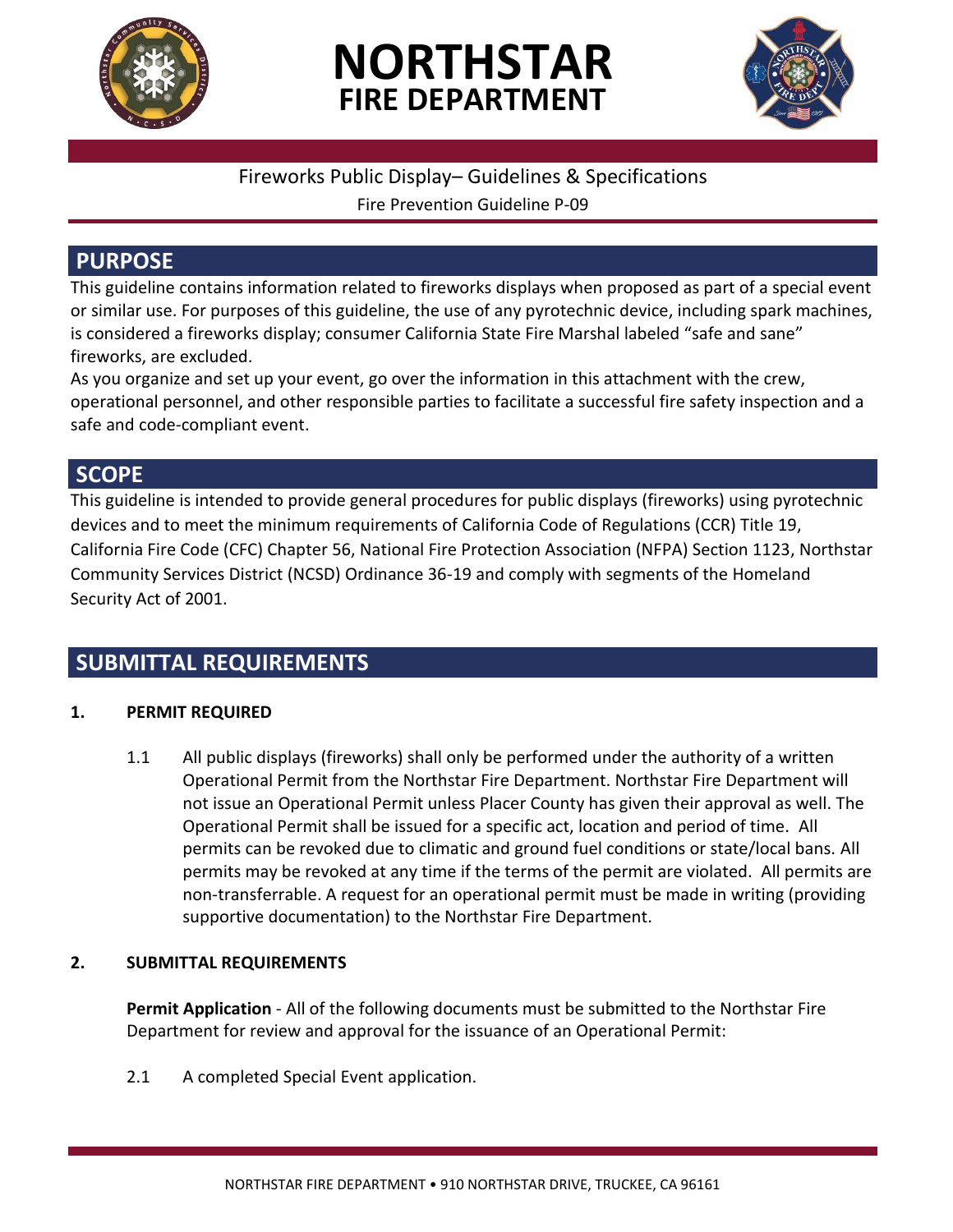- 2.2 A Supplemental Application for Fireworks Display form.
- 2.3 A current copy of the following: Worker's Compensation, auto/liability/property damage insurance naming the Northstar Community Services District, the city in which the event will take place, their offices, agents, employees and servants as additional insured. (CCR19)
- 2.4 A current copy of the California State Fire Marshal issued pyrotechnic operator's license and current copy of the operator's California driver's license.
- 2.5 A copy of a current California State Fire Marshal's license for public display.
- 2.6 A list of quailed assistants who will work the display.
- 2.7 Copies of all signed and completed Placer County paperwork showing approval by the County.

#### **Plans**:

- 2.8 A fully dimensioned plot plan that shows location of the display setup and location (with distance) of the firing box from the display. Include any access roads with width shown, hydrants, ingress and egress. Show structures that may be located in or near the firing area. Include the fallout are based upon 100 feet per inch of shell size.
- 2.9 List of fireworks to be discharged, by class, size and amount of each (specify single or multiple break or salute).
- 2.10 Letter from sponsor or pyrotechnic company stating that any additional fees will be billed directly by the sponsor.
- 2.11 Public displays fired on private property must have a letter from the current property owner approving of the event and holding Northstar Community Services District and its employees harmless to damages or liability.

#### **3. PUBLIC DISPLAY REQUIREMENTS**

- 3.1 Public display shall be electrically fired (CFC 5608.2).
- 3.2 Provide a minimum of two, 2.5-gallon pressurized water extinguishers, currently serviced.
- 3.3 Provide a water container for duds or misfired shell(s).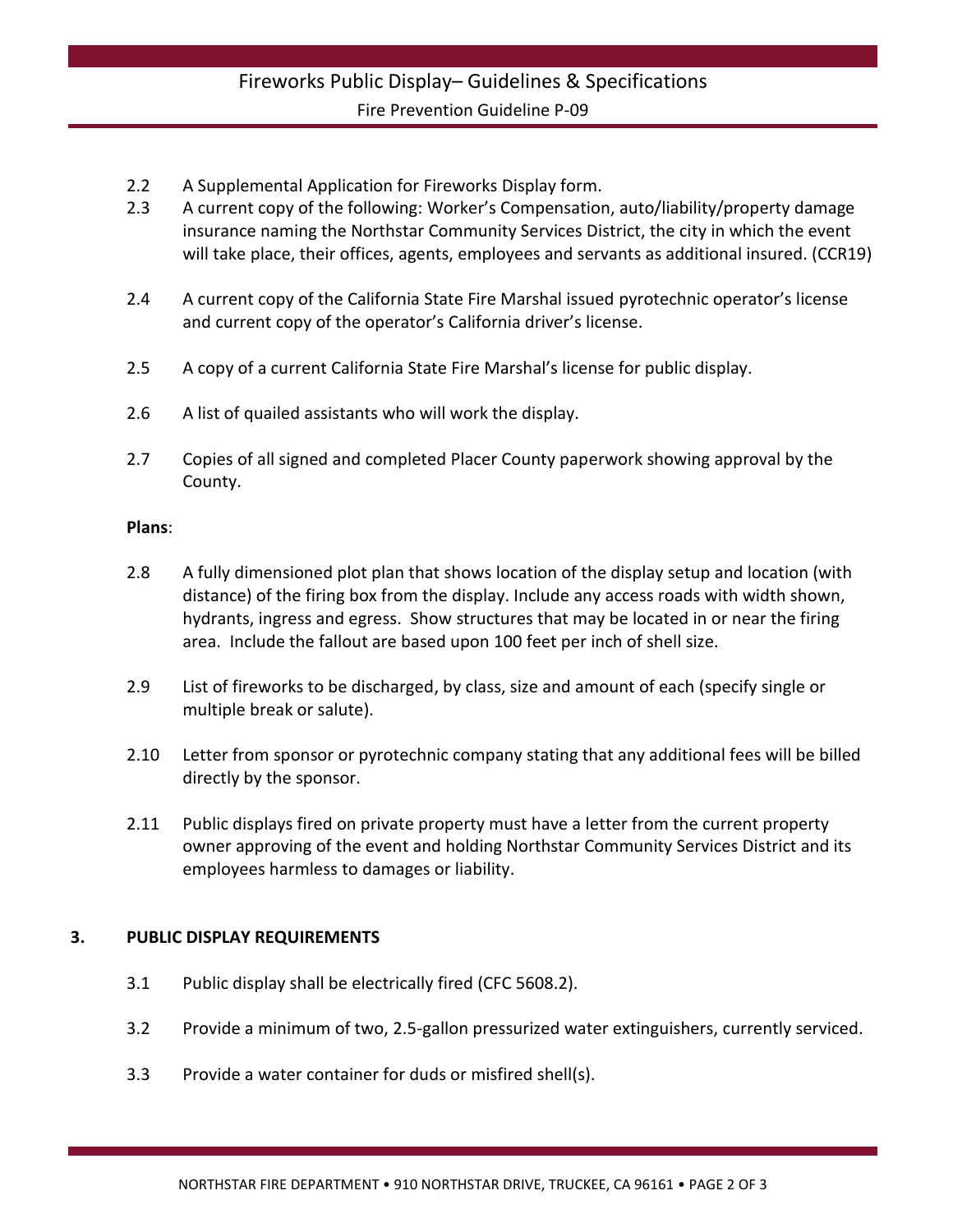# Fireworks Public Display– Guidelines & Specifications Fire Prevention Guideline P-09

- 3.4 Provide for barricades/barriers to keep unauthorized personnel out of the site/fallout area.
- 3.5 Mortars are to be in good condition. Base plugs in place, with no splits, bulges in the tubes or bent/frayed muzzles.
- 3.6 Operator and assistants located within the fallout area are required to have all the proper safety gear/protective clothing on during the firing of the display and immediately after the display (CCR 19).
- 3.7 A test fire utilizing the largest shell (non-salute type) permitted in the display shall be conducted (1) hour prior to the display and shall be witnessed by a Northstar Fire Department inspector, as required by the inspector.
- 3.8 If mortar racks are used, they shall be stable and secure.
- 3.9 Electrically fire shows require that all mortars buried in earth or placed in drums/troughs shall be nominally spaced 2 feet apart from the sides of the drum/trough.
- 3.10 NO SMOKING in firing or display areas.
- 3.11 Electrically fired shows require that all technicians shall be positioned a minimum of 100 feet from any mortar and positioned so as to be protected from the direct line of fire.
- 3.12 A continuity test shall be conducted and witnessed by the Northstar Fire Department inspector prior to any firing.

#### **4. EVENT REQUIREMENTS**

- 4.1 Contact the Northstar Fire Department at 530-562-1212 to schedule an inspection. Please see the attached inspection document that will be used by NFD while performing the inspection. The inspection will include, but is not limited to:
	- Verifying licensing of operator and licensed assistants. Verify ID and age of all assistants.
	- Inspection/inventory of fireworks shells to be discharged.
	- Inspection of racks to determine proper spacing and bracing.
	- Inspection of mortars used to fire aerial shells.
	- **Inspection of all required safety equipment, fire extinguishers, etc.**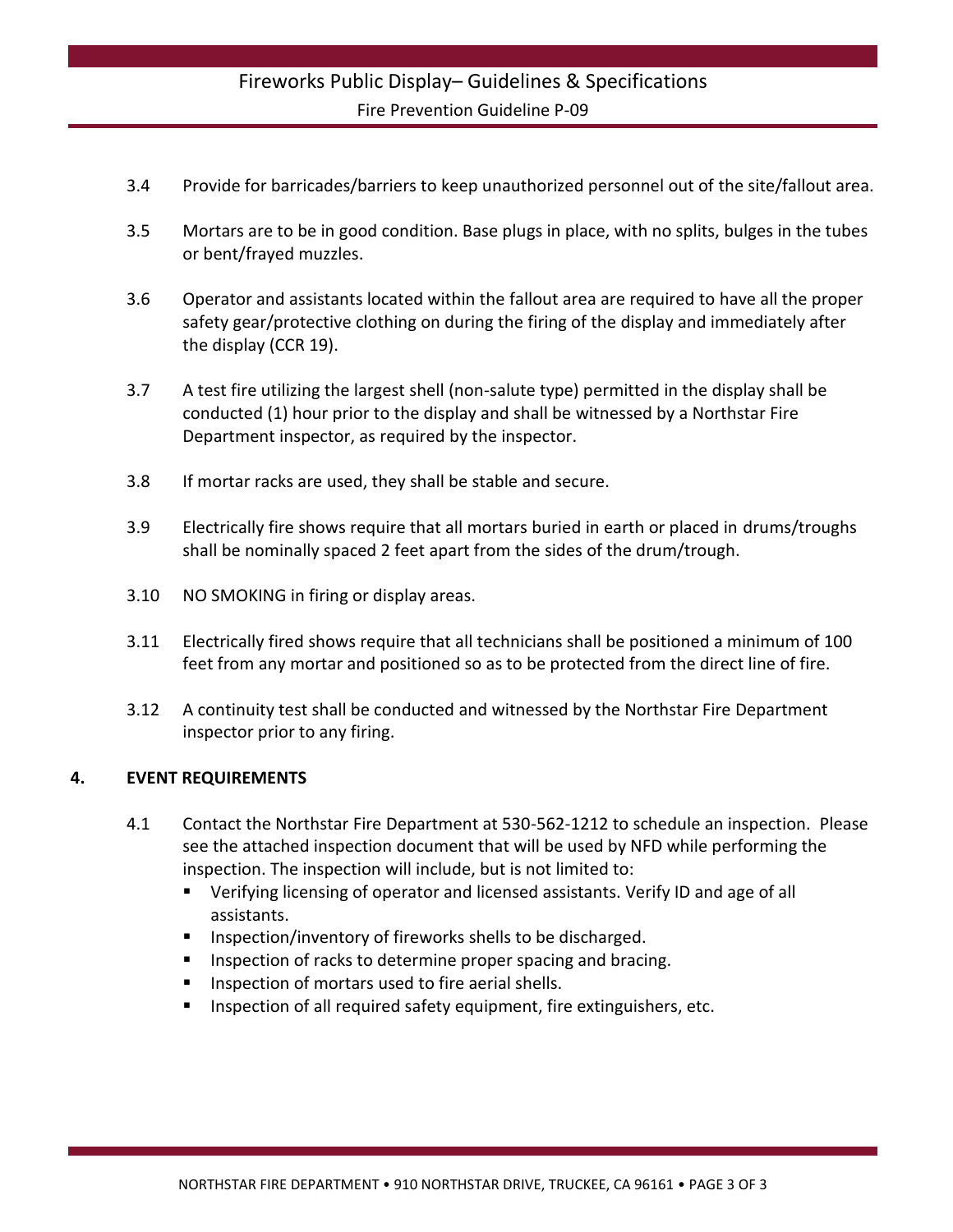

# **INSPECTION CHECK LIST FOR OUTDOOR FIREWORKS DISPLAY**

#### **PAPERWORK**

- [ ] Show Permit from Engineering Division.
- [ ] Approved Site Plan.

# **PERSONNEL**

- [] Verify and record pyrotechnic operator identification.
- [ ] Verify pyrotechnic operator possesses valid driver license of proper type.
- [ ] Verify and record pyrotechnic information on the identity and ages of all assistants, helpers, etc.

### **SECURITY**

- [ ] Verify site security of storage area, discharge area, display area and fallout area as indicated on approved plan.
- [ ] Verify arrangement for traffic and crowd control before, during and after display.

### **TRANSPORTATION AND STORAGE ARRANGEMENTS**

- [ ] Transportation shipping documents match products in vehicle.
- [ ] Vehicle placards are provided as required.
- [] Fireworks storage is in an approved manner and location
- [ ] Storage container(s) is locked and secured.

# **FIRE PROTECTION AND SAFETY EQUIPMENT**

- [ ] Fire extinguishers available and accessible<br>[ ] Shovel and container available for retrieving
- Shovel and container available for retrieving duds
- [ ] Appropriate protective gear (i.e. hard hat, long sleeved shirt, etc.) available for persons manually discharging fireworks.

# **MORTAR INSPECTION**

- [ ] Compare list of mortar racks, etc. with actual equipment.
- [ ] Mortars are approved for use with type of shells to be fired.
- [] Mortars are inspected prior to use for defects, debris, etc.
- [] Base plugs are securely attached to bottom of mortars.
- [] Mortars are proper length for size of shells to be fired.

#### **RACK INSPECTION**

- [ ] Racks have no more than 10 tubes per unit.
- [] Base and ends of racks are nominal 2" thick lumber.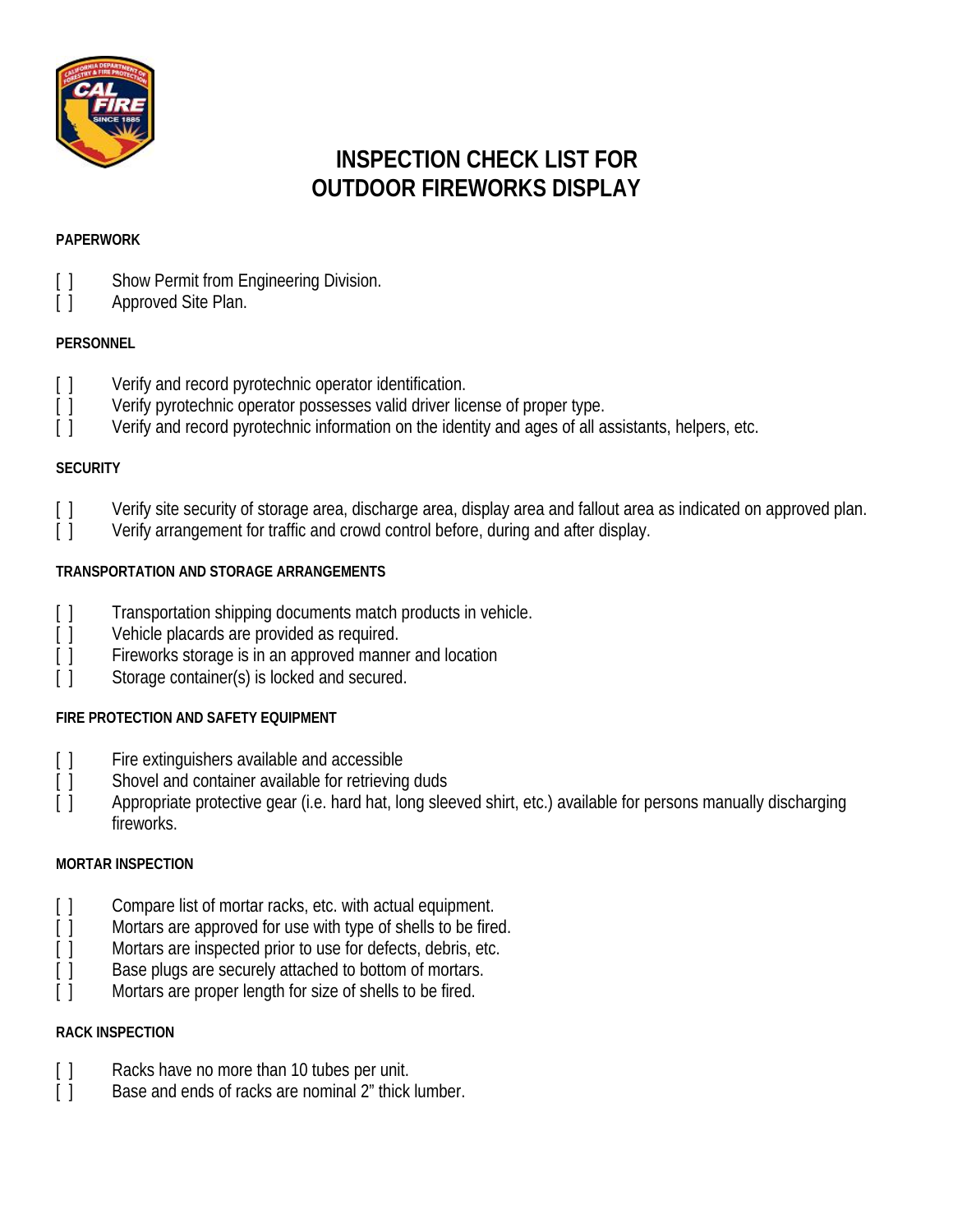- [] Racks have blocks (nominally 2"x4") separating individual mortars.
- [] Racks for mortars 3" or larger have side braces of 1"x6" nominal lumber or 1/2"x4" plywood.
- [ ] All racks with more than 5 tubes have diagonal side braces.
- [ ] Racks are secured to prevent falling over.

#### **TROUGH INSPECTION**

- [ ] No trough is more than 8 feet in length.
- [ ] Bottom surface of trough is provided with 34" plywood if not sufficiently stable to support firing of the mortar.
- [] Troughs are constructed of minimum 34" plywood and secured with 3/8" through-bolts, rods or angle iron "U" brackets at each end and center.
- [] Sand or soft dirt, free of rocks or debris, is on-hand to fill trough.
- [] Minimum separation distance between mortar is provided.
- [ ] Trough is of adequate height to securely bury mortar 2/3 of their minimum legal length.

# **DRUM INSPECTION**

- [ ] Drums are in good condition.
- [ ] Sand or soft dirt, free of rocks or debris, is on-hand to fill drum.
- [] Drums are of adequate size to provide minimum separation distances between mortars.
- [ ] Drums are of adequate height to securely bury mortars 2/3 of their minimum legal length.

# **TRENCHES, ETC. TO BURY MORTARS IN GROUND**

- 
- [ ] Planking below mortars is provided for unstable or unlevel surfaces.<br>[ ] Trenches are of sufficient depth to securely bury mortars 2/3 of their Trenches are of sufficient depth to securely bury mortars 2/3 of their minimum legal length.
- [] Minimum separation distance between mortars is provided.
- [] Sand or soft dirt, free of rocks or debris, is on-hand to fill trench.

# **AERIAL SHELL INSPECTION**

- [] Number of shells matches quantity listed on permit.
- [ ] Shells properly lab for use in California.
- [ ] operator examines shells for damage.
- [ ] operator sizes shell for proper fir in mortars.

# **GROUND DEVICE INSPECTION**

- [ ] Ground devices match items listed on permit.
- [ ] Location and spacing of devices is per approved permit.
- [ ] Equipment available to secure & brace ground devices.

# **DISCHARGE FALLOUT AREA INSPECTION**

- [ ] Location is as per approved permit.
- [ ] Minimum required fallout area is provided.
- [] Arrangements provided to secure fallout area when shell loading begins.

# **ELECTRICALLY FIRED DISPLAY INSPECTION**

[] Power source is restricted to batteries or individually isolated generators.